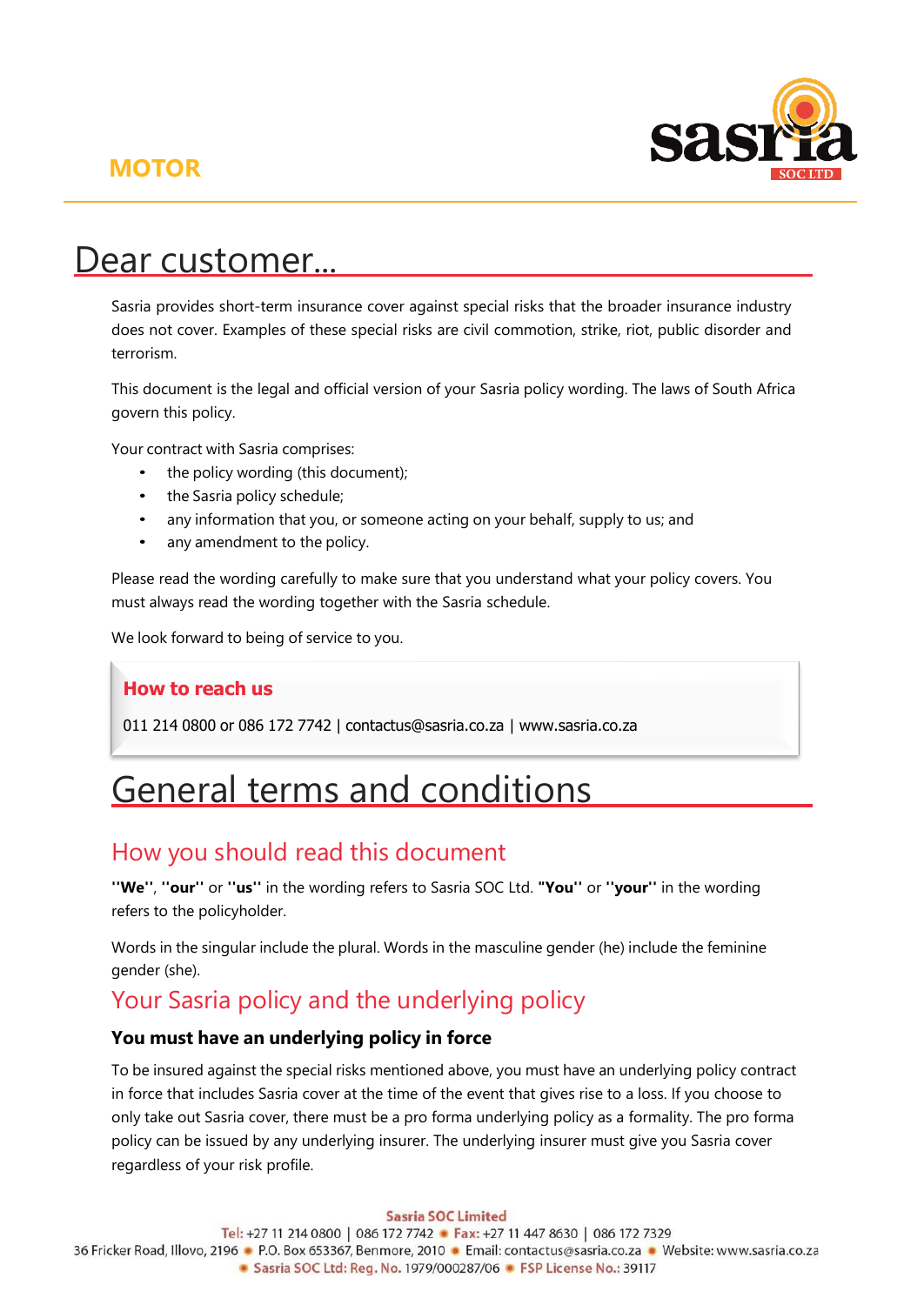



Sasria policies attach to the underlying policy or they are stand-alone:

- **Attached policies** incorporate the terms, conditions and warranties of the underlying policy with some exceptions (see the next subsection).
- **Stand-alone policies** have their own terms and conditions that are listed in the relevant policy wording.

| Policies that attach to the underlying<br>policy | <b>Stand-alone policies</b>                                                                                                        |
|--------------------------------------------------|------------------------------------------------------------------------------------------------------------------------------------|
| Material Damage (Fire)<br>Contract Works         | Motor<br>Business Interruption (Standing Charges,<br>Working Expenses, Loss of net profit, Loss of<br>gross profit, Project Delay) |

### **Policies that attach to the underlying policy**

For these policies, the terms, conditions, exclusions and warranties of the underlying policy also apply to the Sasria policy **except for those listed below**:

Your Sasria policy covers civil commotion, riot, strike, lockout, public disorder, rebellion and revolution and terrorism.

Your Sasria policy does not cover war and war-related.

In each policy, see **What we cover** and **What we don't cover** for the details.

### Extensions

Sasria special risk cover only applies to the basic cover of the underlying policy. It does not apply to any additional perils and extensions included in the underlying policy, whether optional or not. Sasria covers its own list of extensions at an additional premium.

### Excess

For Material Damage (Fire), there is no excess payable if you claim under your Sasria policy.

For Contract Works, the following excess is payable:

For loss or damage to contract works and materials, the excess or first amount payable is calculated as 0,1% of the value of the specific contract for which a claim is made.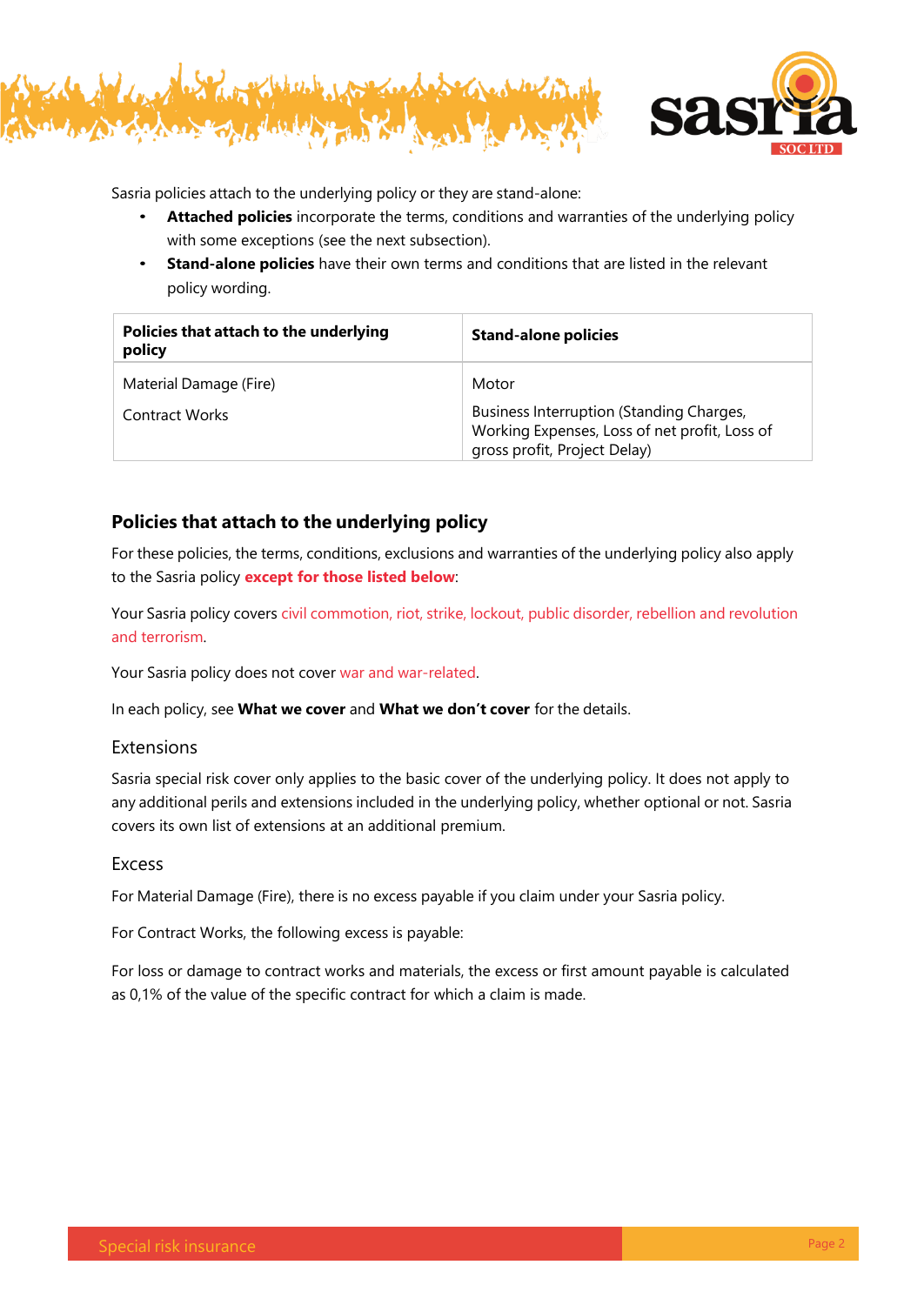



The following minimum and maximum amounts apply:

Minimum excess (first amount payable)

- R250 (Domestic risks)
- R2 500 (All other risks)

Maximum excess (first amount payable)

• R25 000

For loss or damage to a construction plant, the excess is R1 000 for each loss or damage arising from any one insured event.

### Premium

Any adjustment of the premium clause or condition in the underlying policy will not automatically apply to your Sasria policy.

### **Period of insurance**

The period of insurance of your Sasria policy is the same as the period of insurance of the underlying policy.

### **Sasria and the underlying insurer must sign your schedule**

For your Sasria contract to be valid, the Sasria schedule must bear the signatures of a director of Sasria and the underlying insurer.

# Cancellation

Only you have the option to cancel Sasria cover; Sasria will never cancel your cover.

If an underlying policy is cancelled, it does not automatically result in cancellation of your Sasria cover. The underlying insurer must give you the option to keep your Sasria cover except if the cancellation was due to non-payment. If you choose to keep your Sasria cover, the underlying insurer will issue a pro forma policy to which your Sasria policy will attach.

# Our rights

### **To review rates and premiums**

We reserve the right to review the terms and conditions of a policy, including rates and premiums, in line with all applicable laws (e.g. the Policyholder Protection Rules). Where necessary, some or all classes of business rates and premiums may be reviewed with reference to trends, expectations and assumptions, including but not limited to the following:

- a) Documented trend of poor performance on class or classes of business over the last three  $(3)$ - to five  $(5)$  years;
- b) Reasonably balancing the interests of Sasria SOC Ltd and its policyholders' expectations; and
- c) The extent to which the assumptions on which the premium was based have been met.

In accordance with the law, we will duly notify the policyholder in writing, through our distribution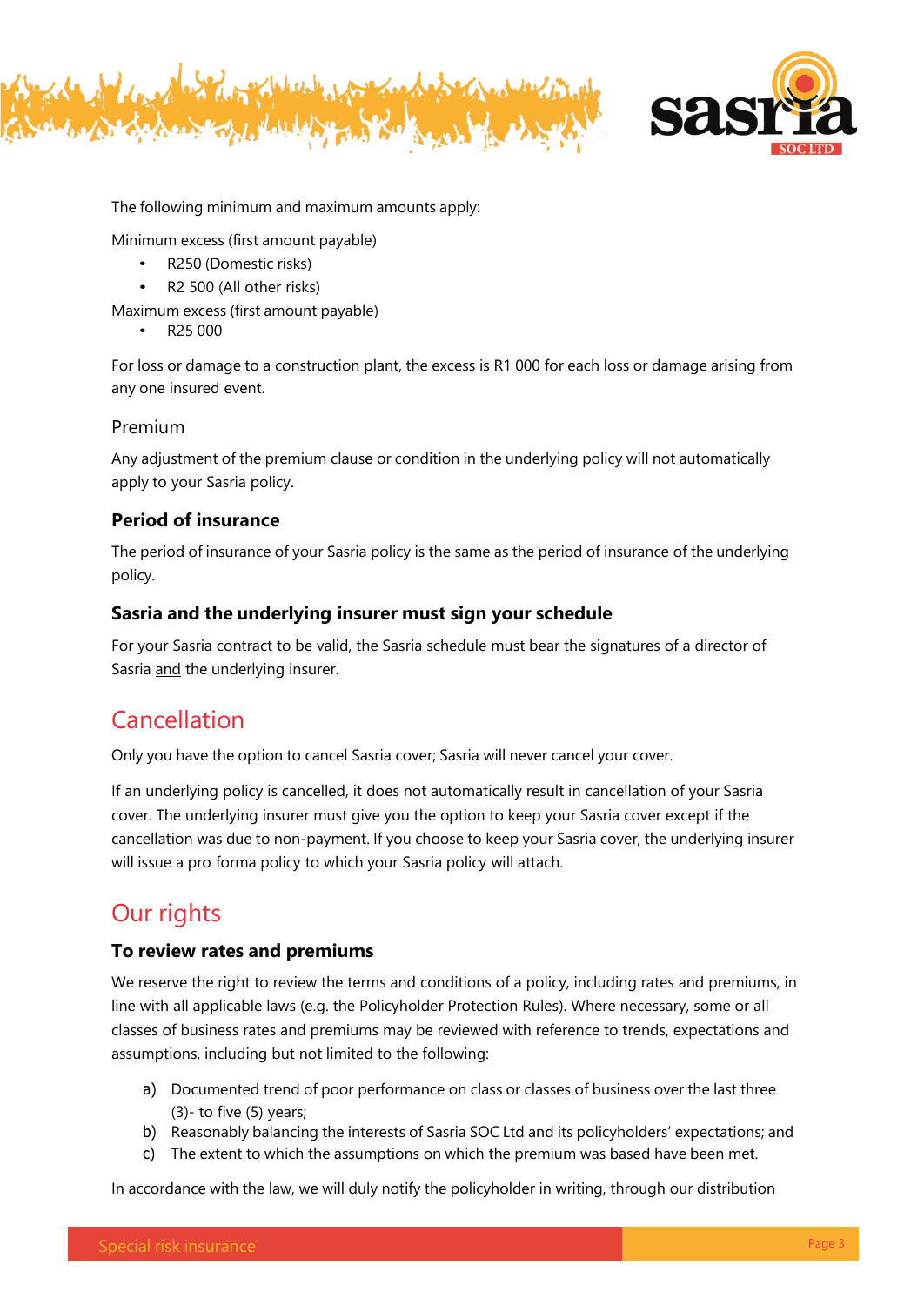



channels, of the details of the pending review; the effective date of the review; the reasons for the review; the implication of the review; the policyholder's rights and obligations regarding the review, including any cooling-off rights offered and procedures applicable for the exercise thereof; and any other relevant details.

Each policyholder will be given a reasonable notice period to make an informed decision as to whether the policy continues to meet the policyholder's requirements as a result of the reviewed terms and conditions.

### **To take possession of damaged property**

When you claim under this policy, you agree that we, and any person authorised by us, have the right to enter the damaged property, or take possession of it, and deal with it in any reasonable manner. This right does not imply that we accept liability for the claim. It also does not diminish our right to apply any condition of this policy.

You remain responsible for all damaged property until it is in our possession.

### **To take legal action on your behalf**

If we have compensated you for loss or damage, we have the right to recover our costs from the responsible third-party. We have the right to take legal action on your behalf to defend or settle any third-party claim. You agree that we may conduct the legal proceedings to our full discretion.

You must cooperate fully with us. Specifically, you agree to:

- do nothing that will prejudice or limit our rights;
- give us all information and documents we require;
- sign any document or affidavit that we request to enable us to exercise our rights;
- attend depositions, hearings, trials and give evidence as necessary; and
- make no admission, offer, promise, payment or statement about Sasria's liability without our written consent.

### **Transfer of rights**

Only you have the right to claim against us under this policy. This right may only be transferred to another person or entity if you should die or if the law orders it.

# Sharing information

By entering into a contract with Sasria, you waive your right to privacy and agree that we may disclose to any other insurance company any relevant information that you, or someone else on your behalf, has provided to us.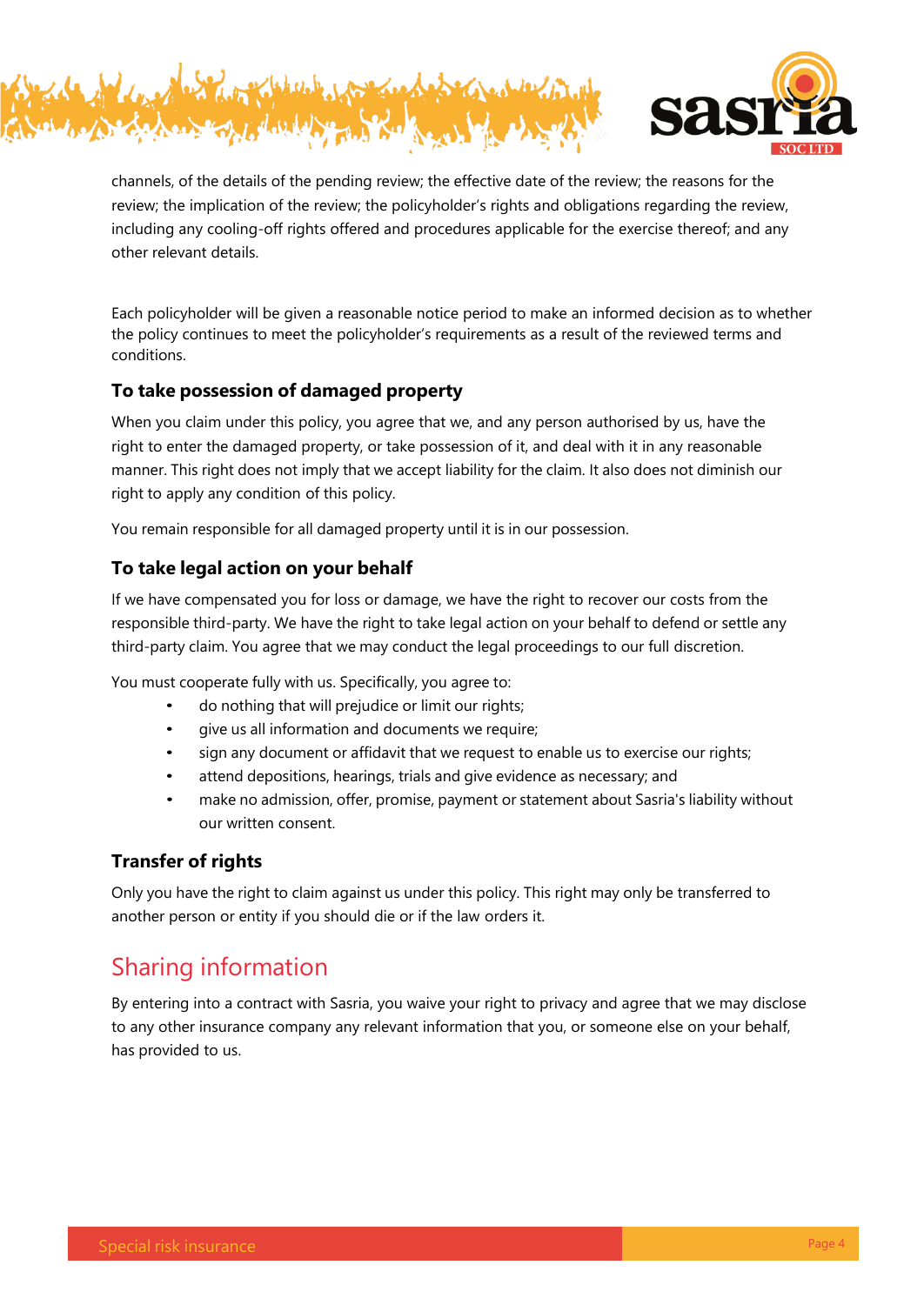



### Your responsibilities

### **To be covered**

To be covered under your Sasria policy:

- 1. The underlying policy must have been valid and active on the date of the insured event for which you claim;
- 2. The Sasria premium payments must be up to date and we must have received all such payments; and
- 3. You must, for attached policies, comply with the terms and conditions of your Sasria policy and those of the underlying policy (with the exceptions described above under **Policies that attach to the underlying policies**). For stand-alone policies, you must comply with the terms and conditions of your Sasria policy.

### **Pay the premium in advance**

Your Sasria premium is payable in advance per month or per year. If the period of insurance is more than one month, but less than 12 months, the full annual premium will be payable in advance.

If we do not receive your premium by the due date, we will consider this policy to have lapsed at 24:00 (midnight) of the last day of the previous period of insurance, unless you can prove that the failure to pay was an error on the part of our agent or your broker.

### **Take all reasonable precautions**

You must take all reasonable action to prevent loss or damage.

### **Do not withhold information or commit fraud**

It is your responsibility to make sure that you give us all relevant information and that this information is complete, correct, and remains correct. If you withhold any information, or give us false or incorrect information, we may refuse to pay your claim.

We have the right to verify or investigate any information that you submit.

We have the right to reject a claim if you, or any person representing you, commit fraud in terms of this Sasria policy. If we refuse to pay your claim because of fraud or attempted fraud, we will not refund premiums already paid and may start legal proceedings against the defrauding party.

You commit fraud if you, or anyone on your behalf:

- submit a false or dishonest claim under this policy;
- use false or dishonest means or false information to benefit from the cover that we provide; or
- deliberately cause an insured event. For example, if you should deliberately cause a fire or add fuel to it.

# Compensation

### **How we compensate you**

If you have a valid claim, we will compensate you for the lost or damaged property by making a payment to you, or by repairing, replacing or reinstating the damaged property.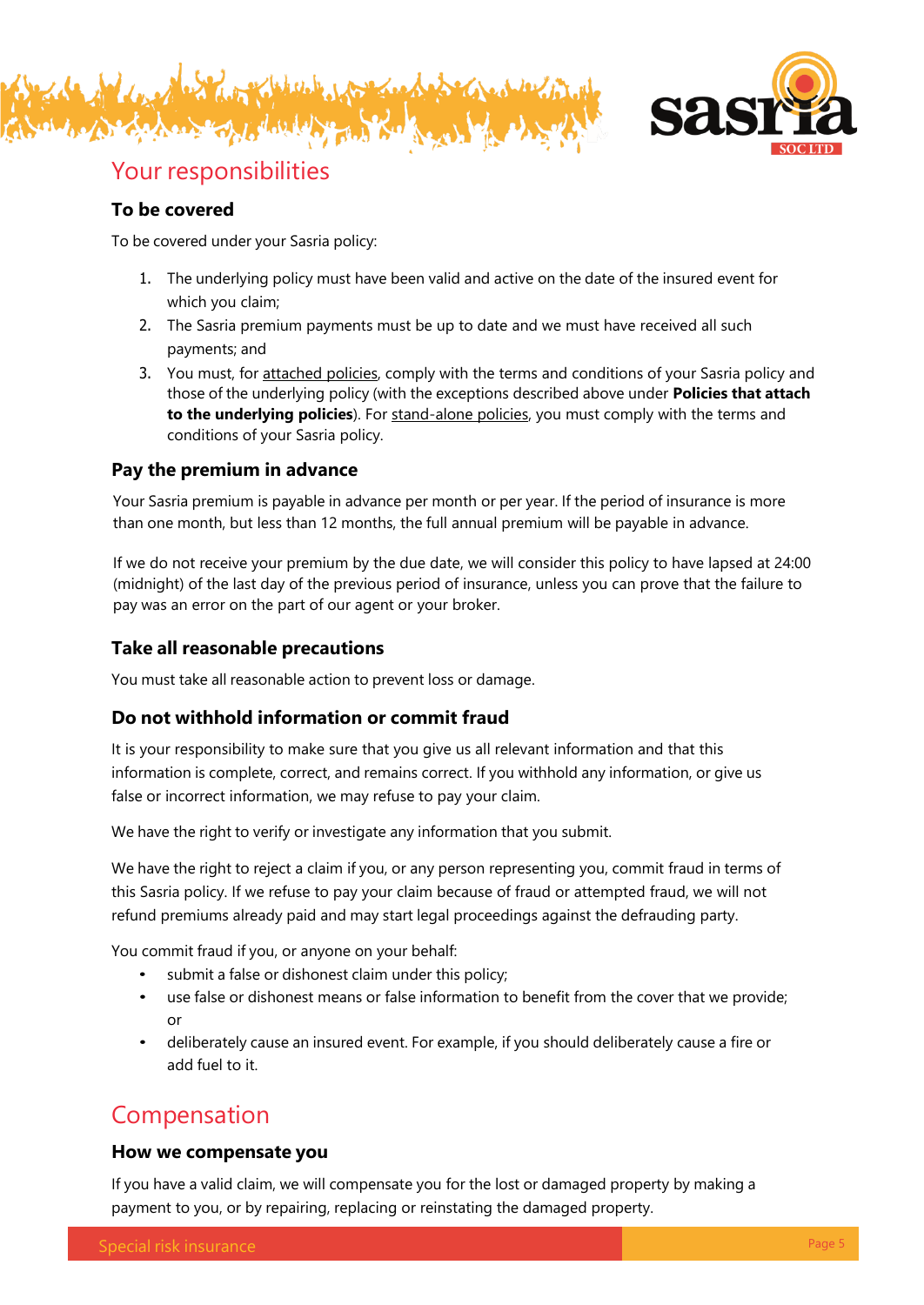



### **Who gets the compensation?**

If we accept liability, we compensate the policyholder, or his beneficiary in the event of his death,

except in the following cases:

- 1. If the lost or damaged property is still under finance, we will pay the financial institution first.
- 2. If the lost or damaged property has been sold to you, but the seller still has an insurable interest in the property, we will compensate the seller proportionally if you write to us and request us to do so.

If the compensation that settles the claim is accepted, we will have no further liability regarding the claim.

### **Policy limits**

The limits of compensation are detailed in the respective policies.

### **Agreed value**

If the property is leased, rented or hired under an agreement that requires the insured to insure the property and/or be responsible for it at an agreed value, the sum insured will be the stipulated agreed value.

### Countries where you are covered

This policy covers only property situated in the Republic of South Africa or in the territorial waters of South Africa. The 1982 United Nations Convention on the Law of the Sea defines territorial waters as "a belt of coastal waters extending 12 nautical miles (22.2 km) from the baseline (usually the mean low-water mark) into the sea".

Sasria has an agreement with the Namibian special risk insurance association (Nasria). In terms of this agreement, you have Sasria cover in Namibia for a maximum of sixty (60) consecutive days.

## **Disputes**

If a dispute arises as to the compensation payable, or the liability of Sasria, we will refer the matter for arbitration in terms of the arbitration laws in force at that time in the Republic of South Africa, at a place that we will determine.

You will not have the right to take legal action against Sasria until the arbiter has made a decision. The decision of the arbiter will be final and binding.

## Amendment

You, or Sasria, may amend this policy, but no amendment to this policy will be valid unless a director of Sasria has signed the amendment.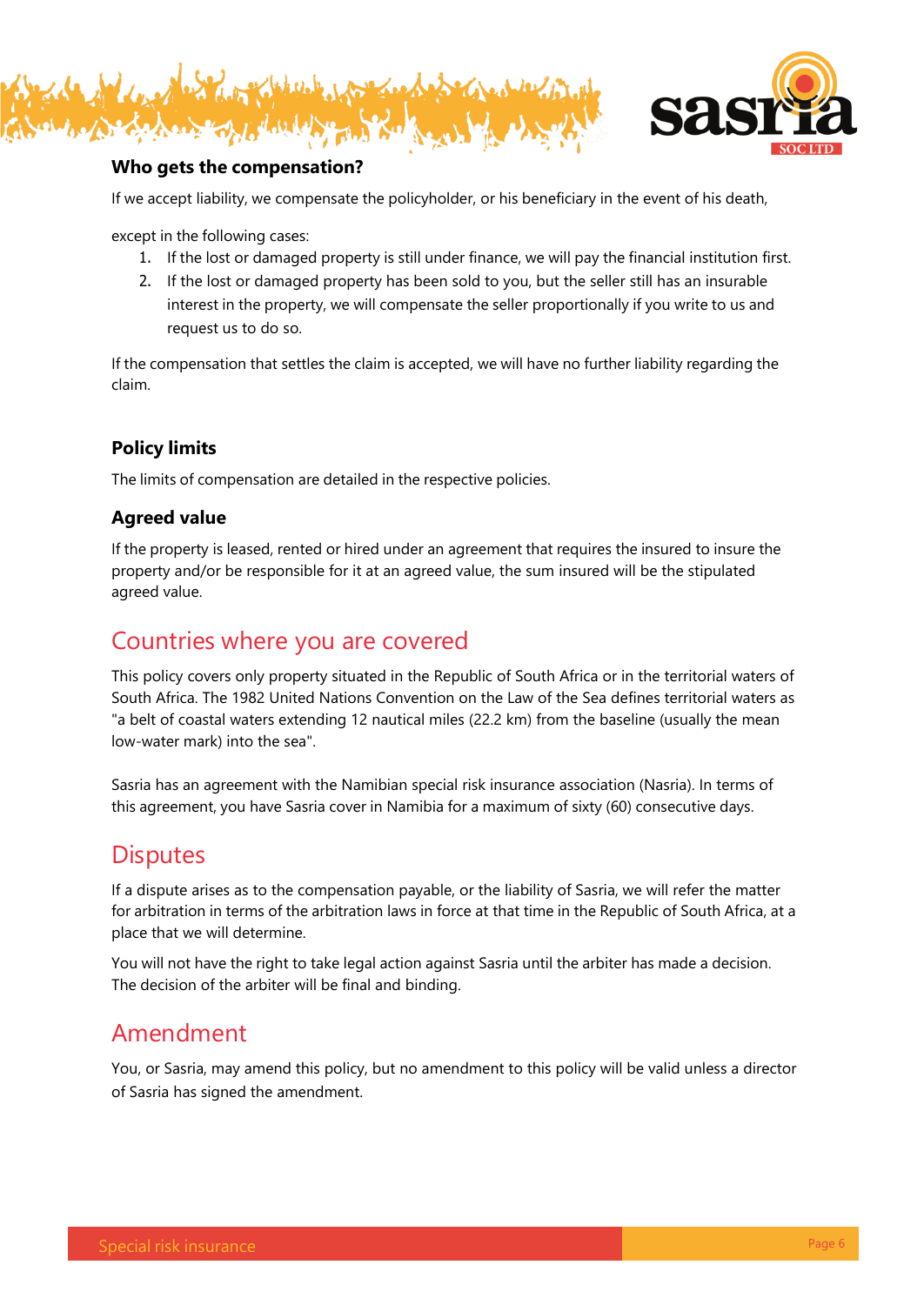



# How to claim

# What to do after an insured event

- 1. Contact your underlying insurer. The underlying insurer will let you know if you have a special risk claim and will handle the Sasria claim on your behalf.
- 2. Report the incident to the police within 48 hours and get a case number.
- 3. Do not make any offer or promise or admit responsibility.
- 4. Do not leave any damaged property without supervision, if possible.

You must claim, or notify us of the intention to claim, under this policy within thirty (30) days of the date of the insured event.

If we receive your claim or notification more than twelve (12) months after the date of the insured event, we will not consider liability, unless the claim is the subject of pending legal action or if the underlying insurer has not yet completed the final assessment of the loss. It is your responsibility to notify Sasria immediately of a pending legal action or delay in the final assessment.

# Supporting documents

For all claims, we will request supporting documents or information. We will send you a list of all the required documents.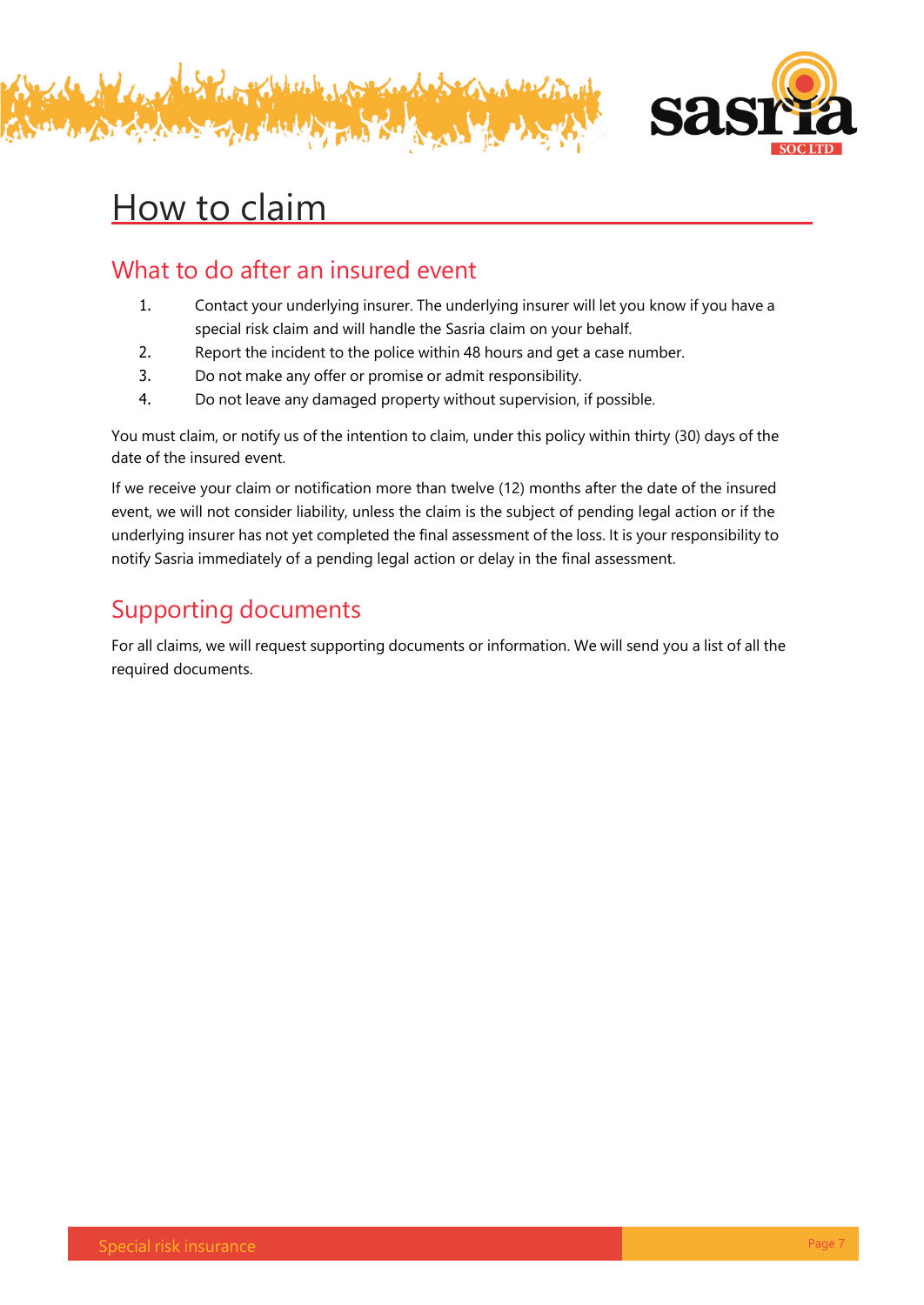



# **Motor**

Motor is a stand-alone policy with its own terms and conditions. It does not attach to the terms and conditions of the underlying policy.

# Important words and phrases

| <b>Word or phrase</b> | <b>Defined meaning</b>                                                                                                                                                                                                                                                                                                                                                                                                                                      |
|-----------------------|-------------------------------------------------------------------------------------------------------------------------------------------------------------------------------------------------------------------------------------------------------------------------------------------------------------------------------------------------------------------------------------------------------------------------------------------------------------|
| Civil commotion       | Large-scale violence by members of the public, causing injury to people<br>or damage to property.                                                                                                                                                                                                                                                                                                                                                           |
| Consequential loss    | Loss or damage that is not directly caused by an insured risk, but which<br>is an indirect consequence or result of the insured risk.                                                                                                                                                                                                                                                                                                                       |
| Labour disturbance    | In the case of Slabbert Burger vs Sasria, disturbance in a labour context<br>was defined as "an overt disturbance of the public peace in defiance of<br>authority, leading to physical damage".                                                                                                                                                                                                                                                             |
|                       | Sasria will only consider a claim for loss or damage as a result of a<br>labour disturbance if all four of the following elements are present:<br>A disturbance of the public peace;<br>Which happens openly, or which is clear upon observing;<br>In disobedience of authority; and<br>Which leads to physical loss or damage.                                                                                                                             |
| Lockout               | According to section 213 of the Labour Relations Act (66 of 1995), a<br>lockout means "the exclusion by an employer of employees from the<br>employer's workplace, for the purpose of compelling the employees<br>toaccept a demand in respect of any matter of mutual interest<br>betweenemployer and employee, whether or not the employer<br>breaches thoseemployees' contracts of employment in the course of<br>or for the purpose of that exclusion". |
|                       | This definition may be amended by South African law from time to<br>time.                                                                                                                                                                                                                                                                                                                                                                                   |
| Looting               | To steal goods, typically during a riot, strike or civil commotion. Looting<br>must take place during an event that Sasria covers.                                                                                                                                                                                                                                                                                                                          |
|                       | Sasria does not cover theft.                                                                                                                                                                                                                                                                                                                                                                                                                                |
| Policyholder          | The person(s) or juristic entity in whose name the policy is issued.<br>A policyholder could be:<br>A holding company and all its subsidiaries (as set out in the<br>Companies Act, 61 of 1973); or<br>A subsidiary of the holding company; or                                                                                                                                                                                                              |
|                       | An entity other than a company; or<br>A person or persons.                                                                                                                                                                                                                                                                                                                                                                                                  |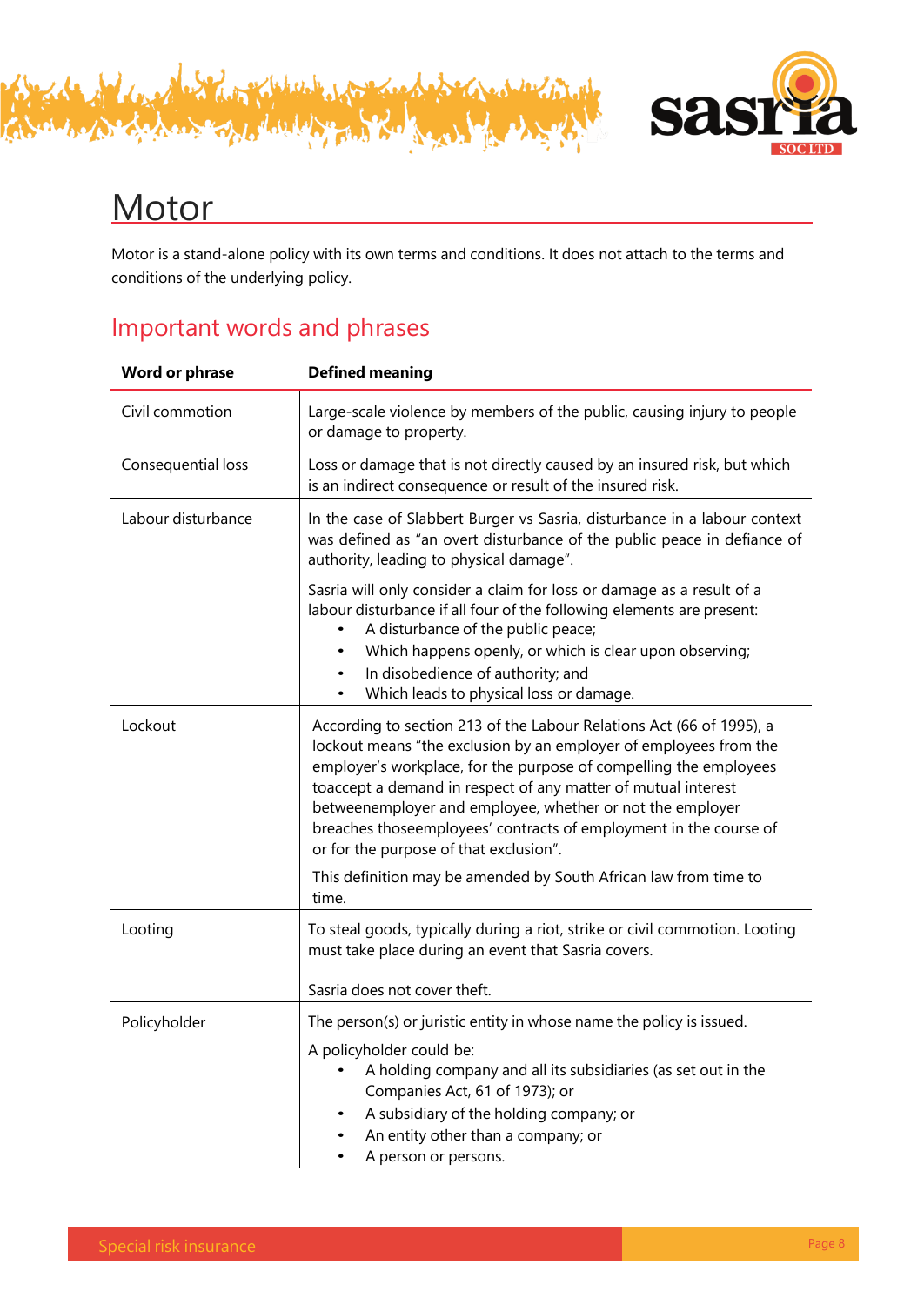

| Public disorder   | A riot or other civil commotion that gives rise to a serious risk to public<br>safety, whether at a single location or resulting from a series of<br>incidents in the same or different locations.                                                                                                                                                                                                                                                                                                                                                         |
|-------------------|------------------------------------------------------------------------------------------------------------------------------------------------------------------------------------------------------------------------------------------------------------------------------------------------------------------------------------------------------------------------------------------------------------------------------------------------------------------------------------------------------------------------------------------------------------|
| Riot              | In terms of case law, riot means the tumultuous disturbance of public<br>peace by an assembly of three or more persons acting together in the<br>execution of some private objective.                                                                                                                                                                                                                                                                                                                                                                      |
|                   | Sasria will only consider a claim for loss or damage as a result of a riot, if<br>all four of the following elements are present:<br>Three or more persons who have assembled with the same<br>objective;<br>A tumultuous disturbance of the public peace;<br>٠<br>Which leads to strife, violence or threats of violence; and<br>$\bullet$<br>Physical loss or damage.<br>$\bullet$                                                                                                                                                                       |
|                   | In terms of this definition, Sasria does not consider the violent acts of<br>three or more people who have different objectives as a riot.                                                                                                                                                                                                                                                                                                                                                                                                                 |
| <b>Strike</b>     | According to section 213 of the Labour Relations Act (66 of 1995), a<br>strike means "the partial or complete concerted refusal to work, or the<br>retardation or obstruction of work, by persons who are or have been<br>employed by the same employer or by different employers, for the<br>purpose of remedying a grievance or resolving a dispute in respect of<br>any matter of mutual interest between employer and employee, and<br>every reference to 'work' in this definition includes overtime work,<br>whether it is voluntary or compulsory". |
|                   | This definition may be amended by South African law from time to time.                                                                                                                                                                                                                                                                                                                                                                                                                                                                                     |
| Terrorism         | The unlawful use of violence and intimidation, especially against<br>civilians, in the pursuit of political aims.                                                                                                                                                                                                                                                                                                                                                                                                                                          |
|                   | Please note that Sasria cover does not extend beyond the borders of<br>South Africa. In other words, if terrorism happens outside the borders<br>of South Africa, Sasria does not cover that. Furthermore, Sasria does<br>not cover consequential loss emanating from any acts of terrorism.                                                                                                                                                                                                                                                               |
| <b>Total loss</b> | A vehicle is a total loss if the cost to repair the damage to the vehicle<br>exceeds 70% of the retail value of vehicle.                                                                                                                                                                                                                                                                                                                                                                                                                                   |

Kisher haland and

1. Mould Je Les

righe

# Who do we cover?

The Motor policy covers the policyholder and any insured entity or person named in the schedule.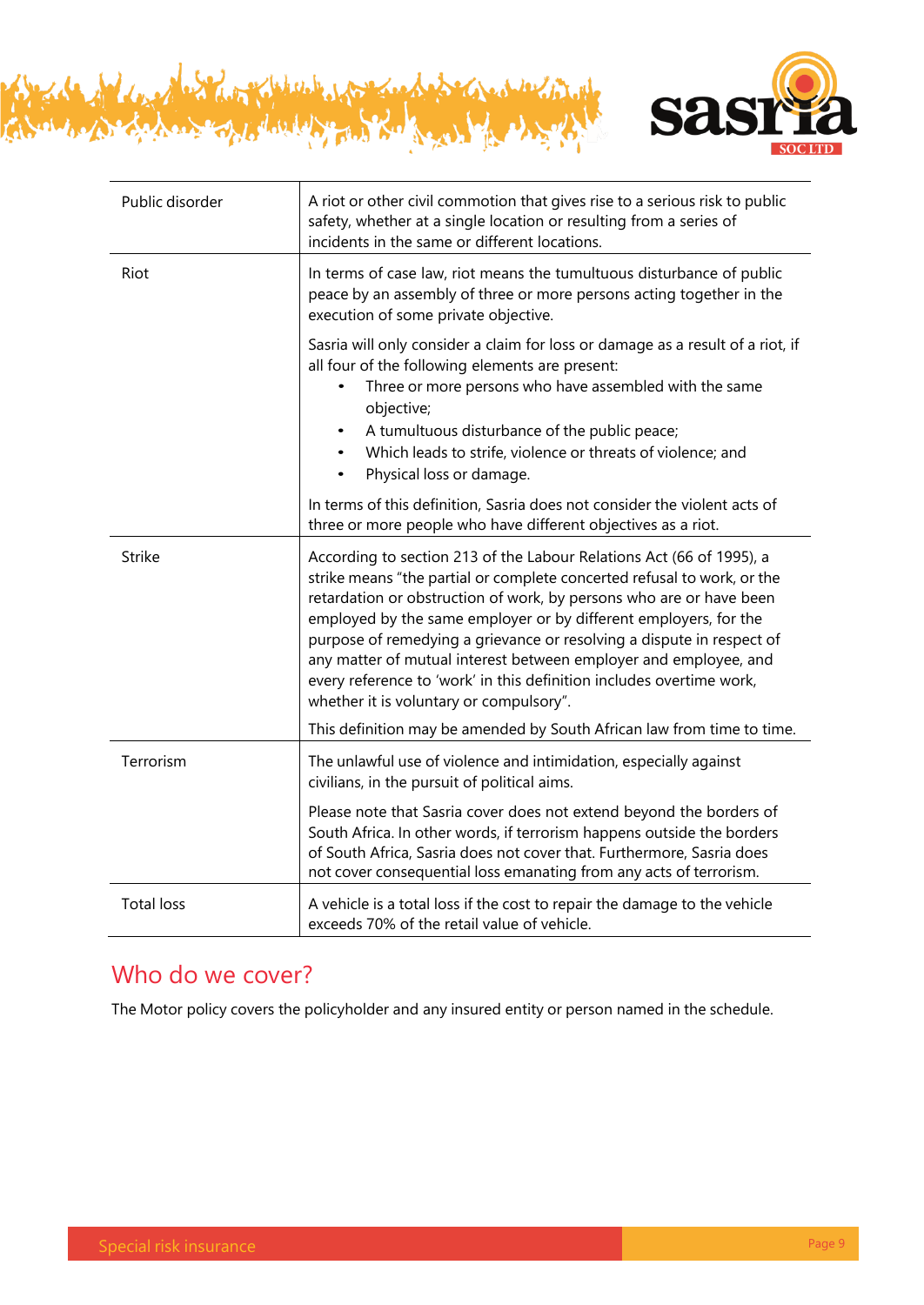



# Vehicles categories

Sasria covers any vehicle of the categories listed below, including accessories and spare parts fitted onto the vehicle.

### **Motor category 1 (M1)**

• Motor cars (business and private use only, not used for the conveyance of goods for trade purposes.

The term "motor cars" includes cars, SUVs, micro-buses, station wagons, safari vans, motorised caravans, minibuses, minivans and domestic trailers and caravans.

• Motor cycles (business and private use only, not used for the conveyance of goods for trade purposes)

Motorcycles, 3-wheeled vehicles, motorised wheel chairs, auto cycles, motor scooters, ebikes, mechanically-assisted pedal cycles and unipeds.

• Light delivery vehicles (LDVs) (private use only)

The vehicle must be insured in the name of an individual and used solely for private purposes.

We cover a farmer's fleet of LDVs, provided that the vehicles are used for private purposes only, and each vehicle is listed on the schedule of the underlying motor policy.

The underlying policy must be endorsed as follows:

'It is warranted that the vehicle insured herein is used purely for private and domestic use

and not used for the conveyance of goods for trade purposes.'

### **Motor category 2 (M2)**

• Motor cars (used for the conveyance of goods for trade purposes)

The term ''motor cars'' include cars, LDVs, micro-buses, station wagons, safari vans, motorised caravans, minibuses, minivans, caravans and domestic trailers, where such vehicles are used for the conveyance of goods for trade purposes.

• Motor cycles (used for the conveyance of goods for trade purposes)

Motorcycles, 3-wheeled vehicles, motorised wheel chairs, auto cycles, motor scooters, ebikes, mechanically-assisted pedal cycles and unipeds, where such vehicles are used for the conveyance of goods for trade purposes.

• Non-registered types

Non-registered vehicles may be insured under the Motor section. These vehicles are described as manually assisted vehicles, such as, but not limited to, lawnmowers, golf carts, forklifts, goods-carrying trolleys, tractors with or without lifting apparatus, road rollers, quad bikes, tractors used for maintenance of recreational grounds, sprayers (disinfectant, sanitary and tar), water carts, road graders, scarifiers, sweepers, tower wagons and compressors.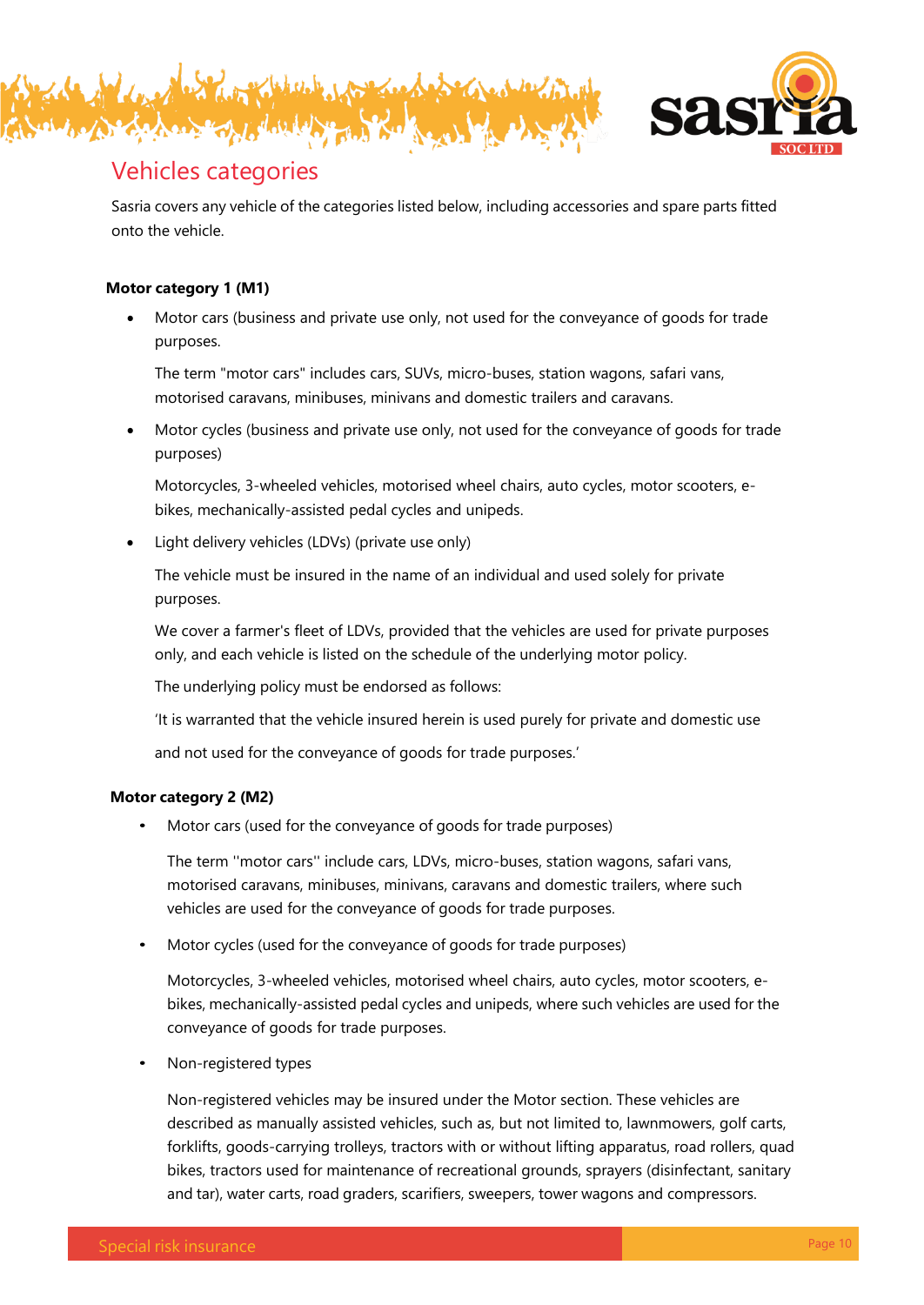



### **Motor category 3 (M3)**

• Minibus

A motor vehicle designed or adapted for the conveyance of more than nine, but not more than 16 persons, including the driver.

• Midibus

A motor vehicle designed or adapted for the conveyance of more than 16, but not more than 35 persons, including the driver.

### **Motor category 4 (M4)**

• Motor vehicles insured under an underlying Motor Trader policy and owned by, or in the custody or control of, a motor dealer, a panel beater, or the like.

### **Motor category 5 (M5)**

**Buses** 

A bus means any vehicle designed or adapted for the conveyance of more than 35 persons, including the driver.

### **Motor category 6 (M6)**

• Registered mobile plant

A vehicle designed to be used on a construction site and registered to be driven on a public road.

### **Motor category 7 (M7)**

• Bus Rapid Transit system

A bus authorised to operate along a rapid transport lane in a bus rapid transport system, and which has a regulated floor height and door configuration designed to facilitate speedy access of passengers to and from dedicated boarding facilities.

### **Motor category 8 (M8)**

A commercial vehicle with a gross vehicle mass of 3500kg and above, used for the conveyance of goods for trade purposes.

# Relationship between vehicle and the policyholder

For Sasria to cover loss or damage to a vehicle, the vehicle must be:

- Owned by the policyholder or an insured entity or person; or
- Leased by the policyholder or an insured entity or person; or
- A replacement vehicle that the policyholder or an insured entity or person is using while their own vehicle is with a service provider for a service, repairs or an overhaul.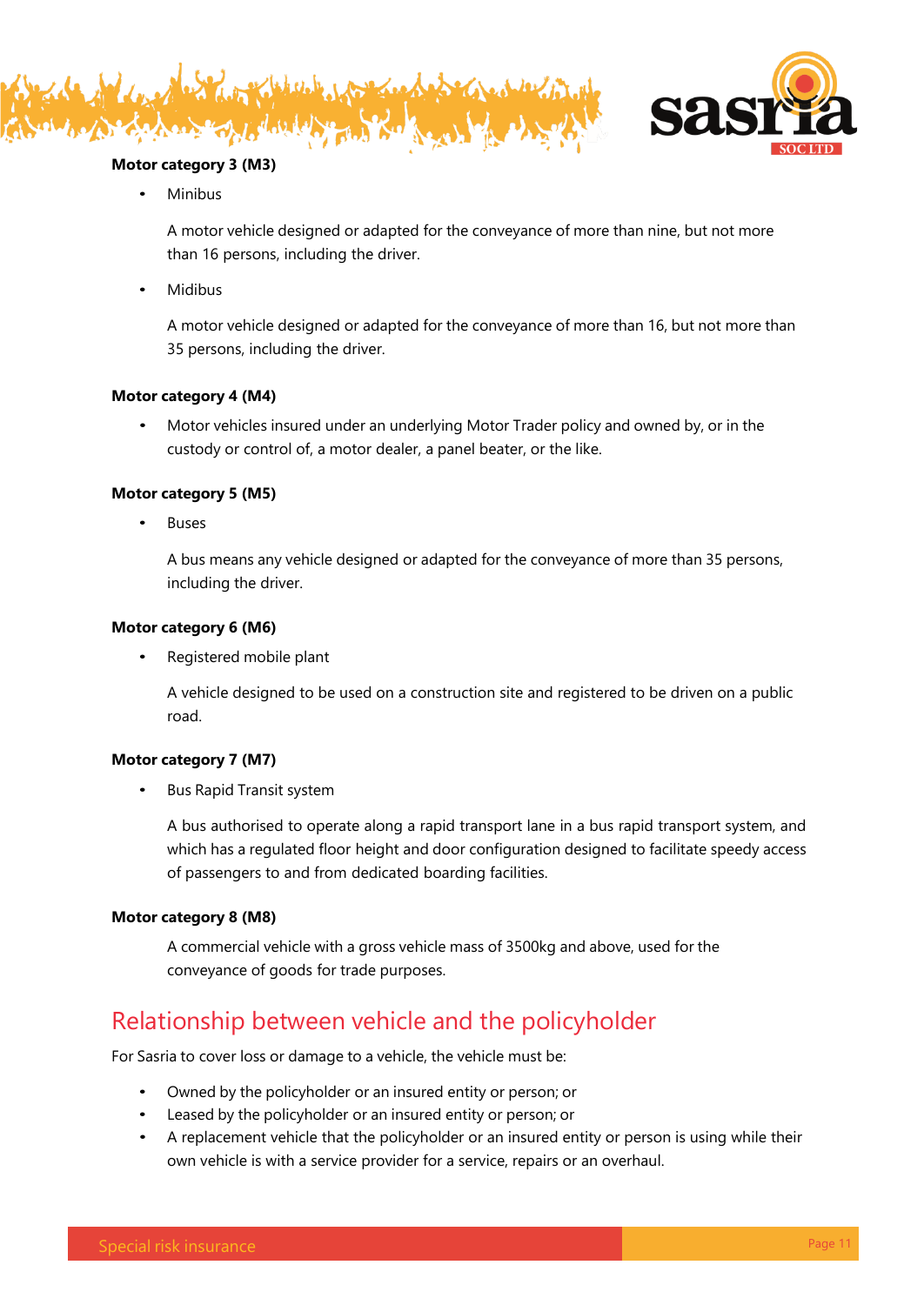



### What we cover

Sasria will compensate you for the loss of, or damage to, a vehicle insured in the underlying policy, if that loss or damage is directly related to, or caused by:

- 1. Any riot, strike or public disorder or any act or activity which is calculated or directed to bring about a riot, strike or public disorder;
- 2. Any act (whether on behalf of any organisation, body or person, or group of persons) calculated or directed to overthrow or influence any State or government, or any provincial,

local or tribal authority with force, or by means of fear, terrorism or violence;

- 3. Any act which is calculated or directed to bring about loss or damage in order to further any political aim, objective or cause, or to bring about any social or economic change, or in protest against any State or government, or any provincial, local or tribal authority, or for the purpose of inspiring fear in the public, or any section thereof;
- 4. Any attempt to perform any act referred to in clauses 1, 2 and 3 above;
- 5. The act of any lawfully established authority in controlling, preventing, suppressing or, in any other way, dealing with any act or attempted act referred to in clauses 1, 2, 3 or 4 above;
- 6. Looting committed as part of the acts described in 1, 2, 3, 4 or 5 above.

# What we DON'T cover

Sasria does not compensate you for:

- 1. Any form of consequential or indirect loss or damage, depreciation of any nature, wear and tear, and any form of mechanical or electrical failure or breakdown;
- 2. Consequential loss or damage resulting from stopping work, totally or partially, or from delaying, interrupting or stopping any process or operation;
- 3. Loss or damage resulting from a lawful authority confiscating, commandeering or requisitioning insured property, permanently or temporarily, or any attempt to do so;
- 4. Loss or damage, in any way caused by, or contributed to, an act of terrorism that uses, or threatens to use, any nuclear weapon or device, or any chemical or biological agent;
- 5. Loss or damage, in any way caused by, or contributed to, war, invasion, act of foreign enemy, hostilities or warlike operations (whether war be declared or not), civil war, mutiny, military rising, military or usurped power, martial law or state of siege, or any other event or cause which determines the proclamation or maintenance of martial law or a state of siege;
- 6. Any attempt to perform any act referred to in clauses 4 and 5 above;
- 7. The act of any lawfully established authority in controlling, preventing, suppressing or, in any other way, dealing with any act or attempted act referred to in clause 4 and 5 above;
- 8. Loss or damage caused directly or indirectly by, or through, or in consequence of any occurrence for which a fund has been established in terms of the War Damage Insurance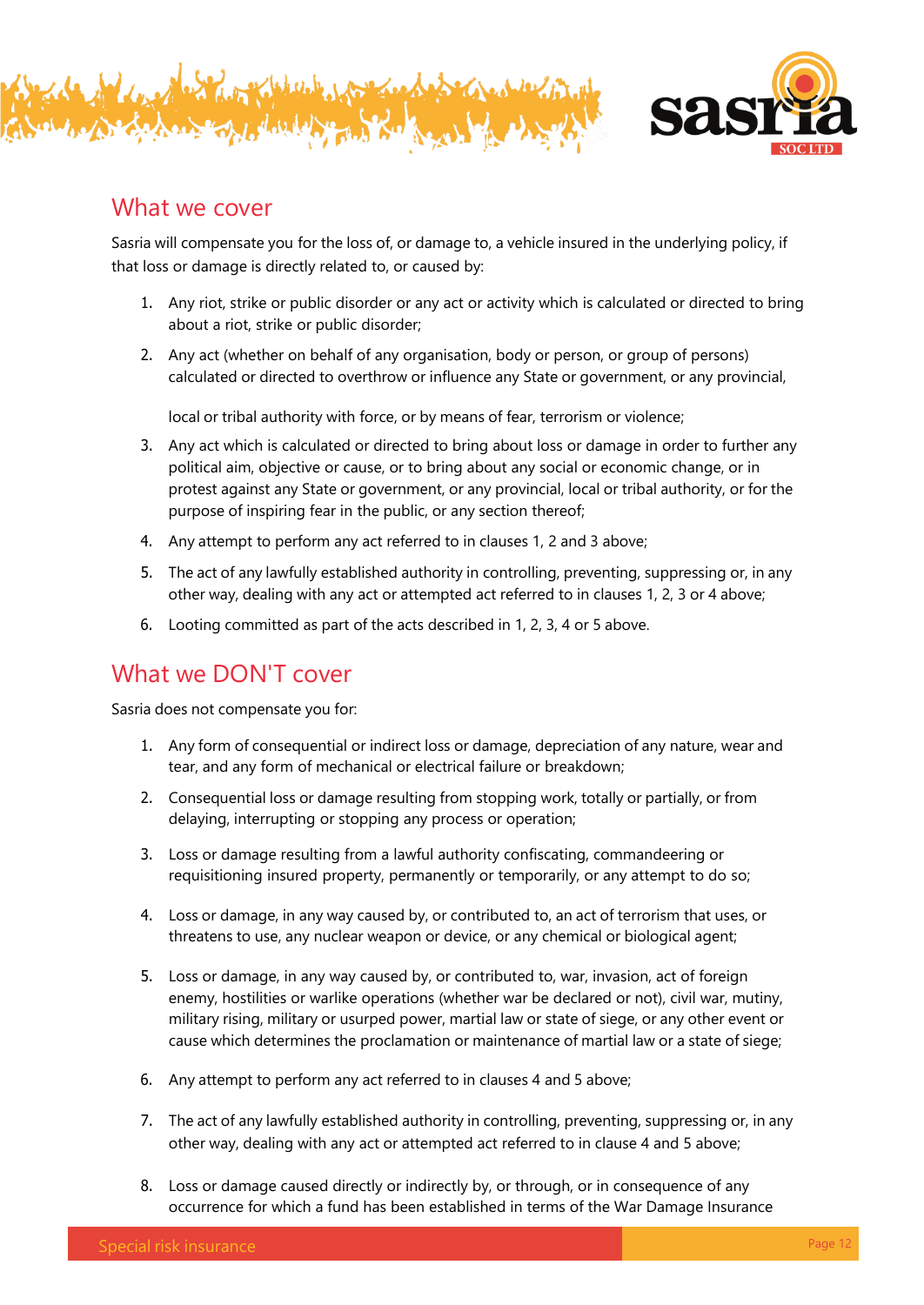



and Compensation Act, 1976 (No. 85 of l976) or any similar Act operative in South African territory to which this policy applies;

- 9. Loss or damage for which you are liable in terms of a contract, unless you would have been liable for the damage in the absence of the contract;
- 10. Loss or damage caused directly or indirectly by a nuclear event. A nuclear event is an incident or accident involving the release of radioactive material with negative health and environmental effects.

If we reject a claim by reason of exclusion 5 or 8, you will have to prove that the loss or damage was not related to exclusion 5 or 8.

# **Conditions**

- 1. If an insured vehicle is a total loss, the policy will end from the date of such total loss and no refund of the premium will be payable to the policyholder.
- 2. If an insured vehicle is used to convey goods for trade purposes at the time of the loss or damage, and it is not insured in the correct Motor category, we will not be liable for such loss or damage to the vehicle.
- 3. You may cancel your Sasria Motor policy at any time, but no pro-rata refund of the premium will be payable if you were paying the minimum premium. See [Sasria's rate schedule t](https://www.sasria.co.za/wp-content/uploads/2022/01/Sasria-rates-Schedule-2022-02-01.pdf)o check if you were paying the minimum premium.
- 4. At the end of each period of insurance, you must declare all fleet vehicles insured under this policy so that Sasria can make a premium adjustment. You must give us the declaration within 45 days of the end of each period of insurance. We will refund you 50% of the premium or require you to pay the additional premium, as applicable.
- 5. You must provide your broker with a list of all vehicles insured under this policy as and when we request it.
- 6. If Sasria accepts liability for a claim under this policy, we extend cover to include damage to a third-party vehicle that is not insured with Sasria, but only if the incident took place while the third-party vehicle was driven on a public road.

# Compensation

There is no excess payable if you claim under your Sasria Motor policy.

### **In the event of a total loss:**

- 1. If an insured vehicle is less than 12 (twelve) months old, from the date of first registration, and the vehicle has travelled less than 2500km per month on average since the date of first registration, Sasria agrees to bear the costs of replacing the vehicle with a new vehicle of the same make and model (subject to the availability thereof). This applies only to vehicles not exceeding 3500kg gross vehicle mass.
- 2. For vehicles not meeting the condition in 1., the maximum compensation will be the lesser of the retail value (as reflected in the latest TransUnion Auto Dealer Digest) or the agreed value stated on the Sasria policy schedule.